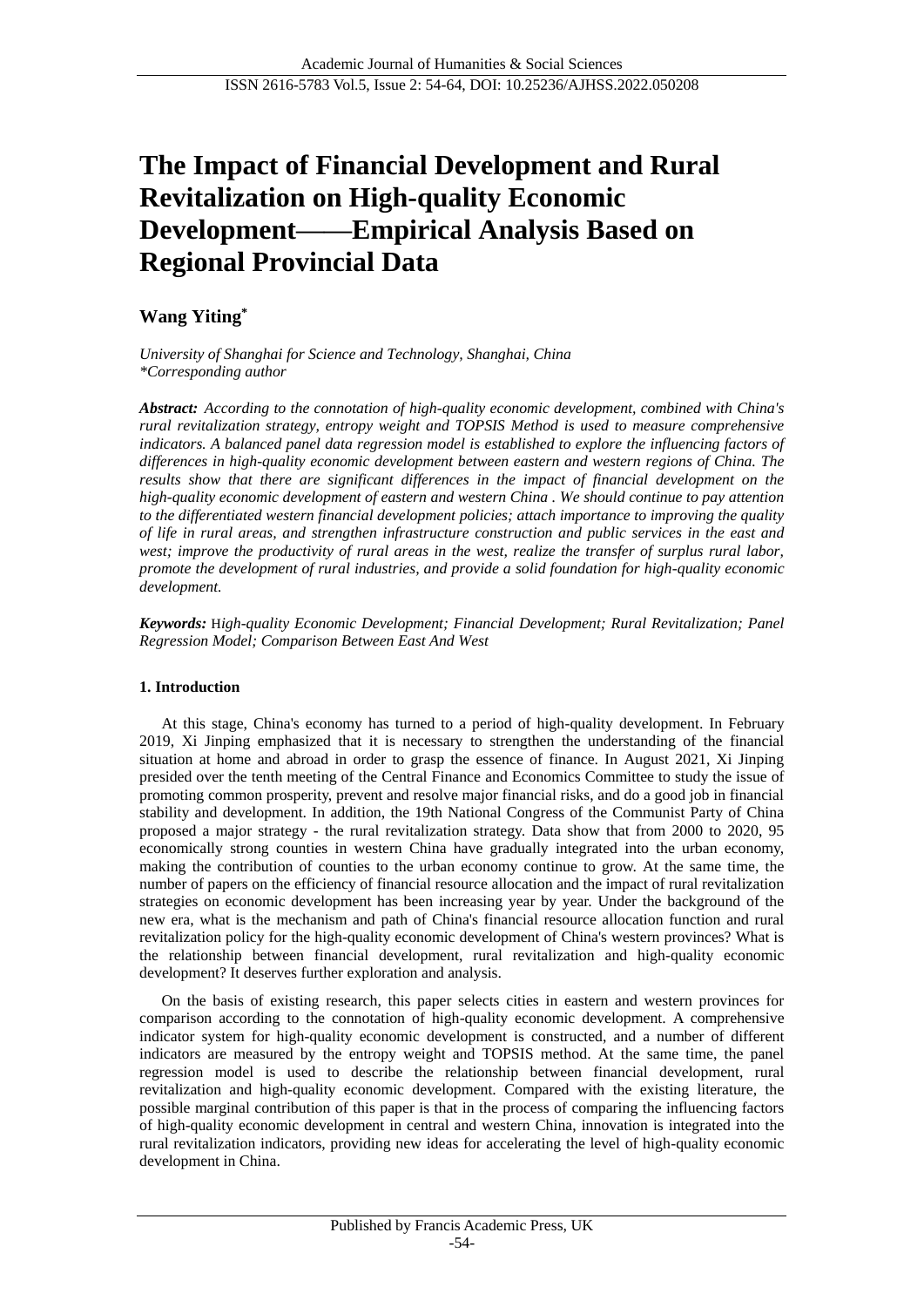## ISSN 2616-5783 Vol.5, Issue 2: 54-64, DOI: 10.25236/AJHSS.2022.050208

#### **2. Review of Related Literature**

The relationship between finance and economic development is a hot topic in recent years. Yang Ke (2016) used the index construction of economic growth and financial development to point out that the degree of economic development of a region determines the positive effect of financial development on economic growth, and there is a "threshold effect" in the process. Only finance can significantly promote economic development [1]; Kandil et al. (Magda Kandil et al., 2017) selected China and India for comparison, and their research on the impact of globalization and financial development on economic growth showed that financial development promoted economic growth. The economic growth of China and India, at the same time, financial development and economic development are interdependent  $[2]$ : Guru and Yadav ( Biplab Kumar Guru & Inder Sekhar Yadav, 2019) selected five major new models including China economy, using the generalized moment estimation method, found that there is a positive relationship between financial development and economic growth [3] ; Liu Cuixia et al. (2020) proposed a PVAR model to show that there is a dynamic internal relationship between China's financial development and economic development. [4] The research of Aaqib Sarwar et al . ( 2020) shows that financial development and human capital have a positive and significant interactive impact on the economic development of emerging economies<sup>[5]</sup>.

As China's economy turns to a period of high-quality development and the industrial structure is optimized and adjusted, more and more scholars focus on the impact of China's finance on high-quality economic development. Zhao Yulin et al. (2021) pointed out in the analysis of factors affecting the high-quality development of high-tech zones that financial development has a significant role in promoting the economic development of high-tech zones  $[6]$ ; Chang Jianxin (2021) used the intermediary effect model to study the relationship between financial development and economic development. The intrinsic relationship between high-quality development. The study pointed out that financial development has a positive impact on high-quality economic development, and there are obvious differences between different regions [7]; He Zhili (2021) took the Yangtze River Economic Belt as an example, and used the entropy method to measure the impact of high-quality economic development. The comprehensive index, in order to better analyze the relationship between green technology innovation, financial development and high-quality economic development, uses the fixed effect model, the threshold effect model and the spatial Durbin model. Research shows that green technology innovation promotes financial development, and after coordination with financial development, it can significantly promote high-quality economic development [8] . In the above-mentioned literatures, most scholars mainly select the developed regions in China as the research objects, and have not carried out in-depth research on the western region of China.

After the Party proposed a major strategy for rural revitalization, some scholars gradually focused on the western region. Scentana (2018) established a panel quantile model and pointed out that rural financial development in seven western provinces has a significant role in promoting economic development  $[9]$ ; Zhou Zidong (2018) used unbalanced panel data to illustrate that the financial development of the western region promotes economic growth through the factors of industrial structure optimization, technological progress, employment structure changes and capital efficiency  $[10]$ ; Zhang He (2021) adopts the successive regression method to carry out the growth of digital HP finance. Effect test, and according to the provincial differences in the western region, a number of regional samples were divided for estimation. Studies have shown that the development of inclusive finance has injected vitality into the economic development of the western region, showing a significant role in promoting [11] . However, the above research does not reflect the connotation of high-quality economic development, and only discusses the impact mechanism of financial development on the western economy.

On the other hand, the rural revitalization strategy is inseparable from the development of agricultural and rural modernization, and domestic scholars have begun to pay attention to the impact of agricultural development on high-quality economic development. The research of Han Yaxin et al. (2021) shows that in the context of rural revitalization, the development of leisure agriculture in Luoyang has a positive impact on high-quality economic growth [12] . (2021) pointed out in the research on the mechanism of agricultural modernization in Tibet on the development of urbanization, that the level of agricultural productivity has a positive effect on the urbanization of Tibet, freeing the rural surplus labor to engage in non-agricultural production activities. Ultimately promote high-quality economic development [13].

Based on this, compared with the existing research, the innovations of this paper are:

(1) From the perspective of financial development and rural revitalization, the selection of variables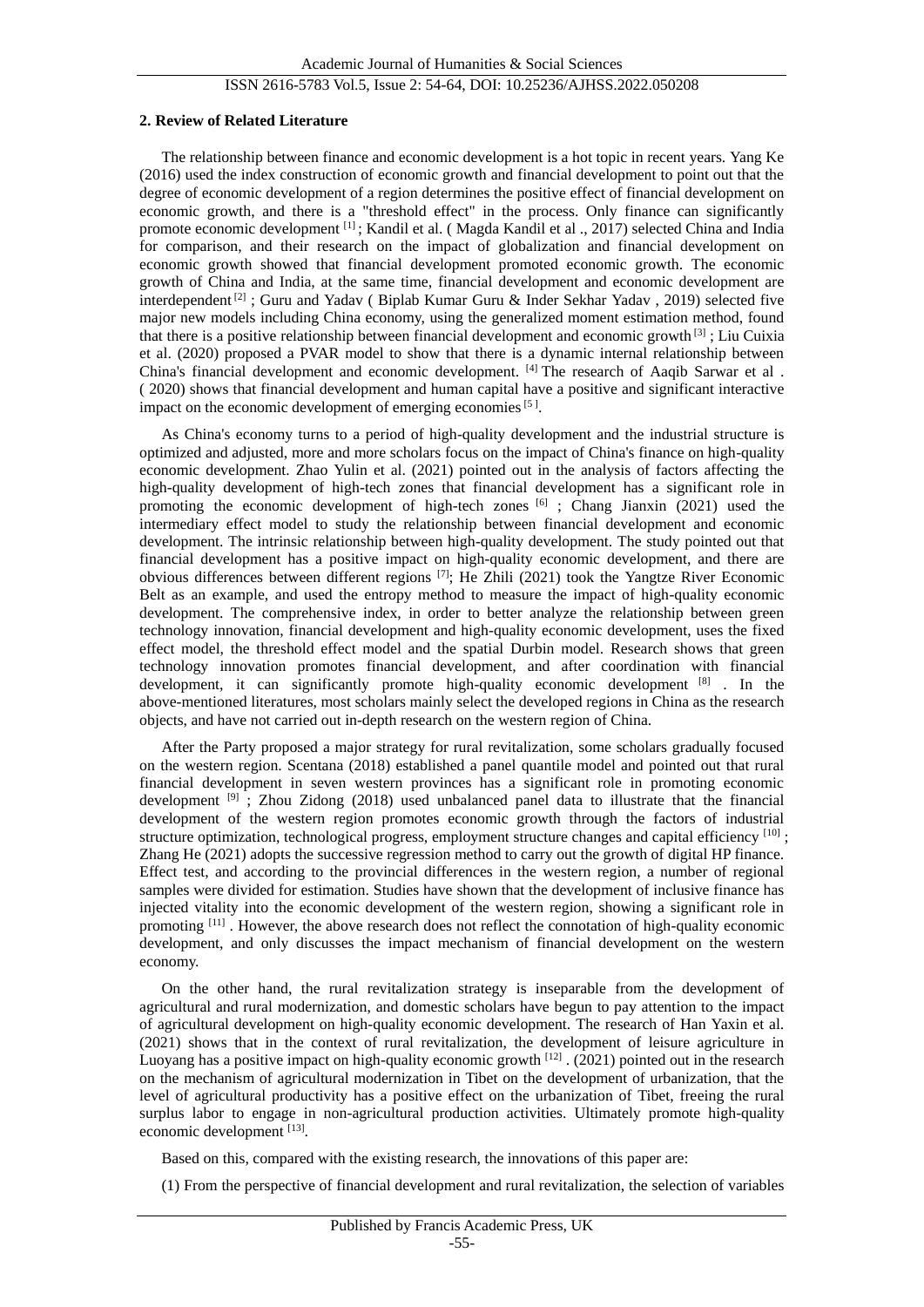# ISSN 2616-5783 Vol.5, Issue 2: 54-64, DOI: 10.25236/AJHSS.2022.050208

is relatively novel.

(2) The agricultural development variables of rural revitalization are integrated, and the research objects are selected by focusing on the western and eastern regions of China.

(3) Build a comprehensive evaluation index system with multiple dimensions, and fully consider the connotation of high-quality economic development in China.

#### **3. Methodology**

#### *3.1. Data Sources*

This paper selects the relevant data of six provinces from 2003 to 2019 for comparative analysis. Query the official website of the National Bureau of Statistics of China and the official website of the Bureau of Statistics of various provinces. The data comes from the "China Statistical Yearbook", "China Rural Statistical Yearbook", "Fujian Statistical Yearbook", "Jiangsu Statistical Yearbook", "Zhejiang Statistical Guizhou Statistical Yearbook, Shaanxi Statistical Yearbook, Sichuan Statistical Yearbook, etc.

#### *3.2. Selection of Indicators*

#### *3.2.1. Explained Variable*

High-quality economic development level (HD): High-quality economic development is the research topic of this paper, which is recorded as HD. The five concepts of high-quality economic development involve the economy, society, ecology, and people's livelihood. Based on the research reference of existing scholars and the availability of data, the indicator system selects 5 highly representative indicators, representing the connotation of high-quality economic development. As shown in Table 1.

| Dimension               | <b>Item level</b>    | The meaning of the indicator layer           |  |
|-------------------------|----------------------|----------------------------------------------|--|
| Economic Growth         | Economy of scale     | Regional GDP/Total Population                |  |
| Structural optimization | Advanced level of    | Output value of the tertiary industry/output |  |
|                         | industrial structure | value of the secondary industry              |  |
| Innovative              | Technological        | Technical market turnover                    |  |
| development             | Achievements         |                                              |  |
| ECO development         | Green environment    | Regional forest cover                        |  |
| Shared development      | Public transit       | Public transport vehicles per 10,000 people  |  |

*Table 1: Indicator system of high-quality economic development level*

The meaning of the indicators is explained as follows:

In terms of economic development, select the regional GDP/total population, measure the economic scale of the region, and understand the level of economic growth;

In terms of coordinated development, the output value of the tertiary industry/the output value of the secondary industry is used to measure the advanced level of the industrial structure;

In terms of innovation, the technology market turnover is used to measure the level of scientific and technological achievements to understand the innovation and development capabilities of the region;

In terms of ecology, the forest coverage rate of the region is selected to measure the green environment of the region;

In terms of sharing, the use of public transport vehicles per 10,000 people to measure the public transport situation in the region can reflect the shared development level of the region to a certain extent.

#### *3.2.2. Core Explanatory Variables*

Rural Revitalization Level (RR):Combined with the existing domestic literature on the measurement of rural revitalization and development, this paper mainly from the three dimensions of industrial development, living environment, and quality of life, established 9 indicators to measure the level of rural revitalization in the region, recorded as RR. The index system is shown in Table 2.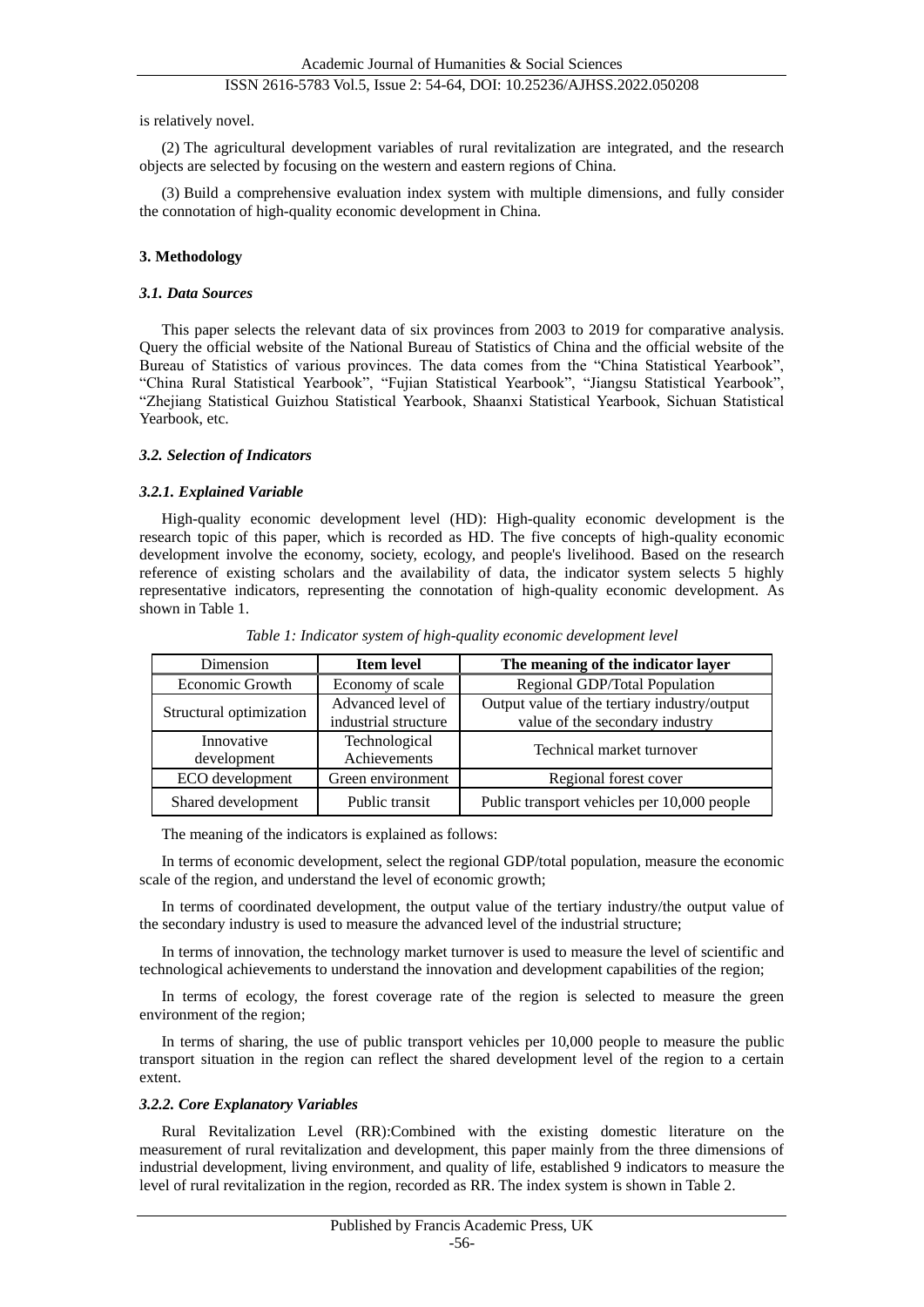# ISSN 2616-5783 Vol.5, Issue 2: 54-64, DOI: 10.25236/AJHSS.2022.050208

| <b>Dimension</b> | <b>Item level</b>          | The meaning of the indicator layer                      |
|------------------|----------------------------|---------------------------------------------------------|
| ID               | Production level           | Gross agricultural output                               |
|                  |                            | Effective irrigation area of farmland                   |
|                  | Agricultural mechanization | total power of agricultural machinery                   |
| <b>RE</b>        | Electrification            | rural electricity consumption                           |
|                  | Housing conditions         | Per capita living area of rural residents               |
|                  | Waterlogging conditions    | Waterlogging area                                       |
| LQ               | Consumption level          | Per capita living consumption expenditure of rural      |
|                  | <b>Employment</b> status   | residents                                               |
|                  | Communication conditions   | Average working population per household in rural areas |
|                  |                            | Number of mobile phones per 100 rural households        |

*Table 2: Rural revitalization level indicator system*

The selection of some indicators is explained as follows:

In terms of quality of life, in order to combine the current degree of informatization, and considering the availability and accuracy of data, the consumption level, employment situation and communication conditions are used to measure the quality of life of the rural population. The total per capita living consumption expenditure of rural residents, the average number of employees per household in rural areas, and the number of mobile phone ownership per 100 rural households were collected respectively.

Financial Development Level (FD):

Financial development and high-quality economic development are interdependent. For the measurement of financial development level, it is mainly from two perspectives of financial scale (FS) and financial efficiency (FE). The indicators are shown in Table 3.

|  | Table 3: Financial development level indicator system |  |  |
|--|-------------------------------------------------------|--|--|

| Dimension   | <b>Item level</b>    | The meaning of the indicator layer                                                      | Unit |
|-------------|----------------------|-----------------------------------------------------------------------------------------|------|
| Financial   | Financial scale      | The balance of domestic and foreign currency<br>loans of financial institutions/GDP     |      |
| development | Financial efficiency | Domestic and foreign currency loan<br>balance/deposit balance of financial institutions |      |

# **4. Empirical Analysis**

# *4.1. Results of High-quality Economic Development Level*

This paper collects and organizes data from six provinces, Fujian, Jiangsu, Zhejiang, Guizhou, Shaanxi, and Sichuan. The data comes from the statistical yearbooks of each province. Table 4 lists the high- quality economic development levels of China's six provinces from 2003 to 2019 , showing the economic growth of 2003, 2005 , 2007 , 2009, 2011 , 2013 , 2015 , 2017 , and 2019 High-quality development level.

| Area<br>years | 2003  | 2005  | 2007  | 2009  | 2011  | 2013  | 2015  | 2017  | 2019  |
|---------------|-------|-------|-------|-------|-------|-------|-------|-------|-------|
| Zhejiang      | 0.195 | 0.218 | 0.234 | 0.287 | 0.320 | 0.363 | 0.405 | 0.533 | 0.755 |
| Jiangsu       | 0.032 | 0.068 | 0.104 | 0.169 | 0.285 | 0.392 | 0.458 | 0.577 | 0.824 |
| Fujian        | 0.210 | 0.230 | 0.229 | 0.266 | 0.278 | 0.303 | 0.347 | 0.417 | 0.467 |
| Sichuan       | 0.116 | 0.111 | 0.129 | 0.155 | 0.201 | 0.279 | 0.366 | 0.500 | 0.836 |
| Shaanxi       | 0.083 | 0.112 | 0.139 | 0.204 | 0.290 | 0.446 | 0.557 | 0.670 | 0.908 |
| Guizhou       | 0.088 | 0.101 | 0.115 | 0.152 | 0.187 | 0.219 | 0.272 | 0.334 | 0.431 |

*Table 4: The economic high-quality development level of the six provinces*

Data source: Author's calculations.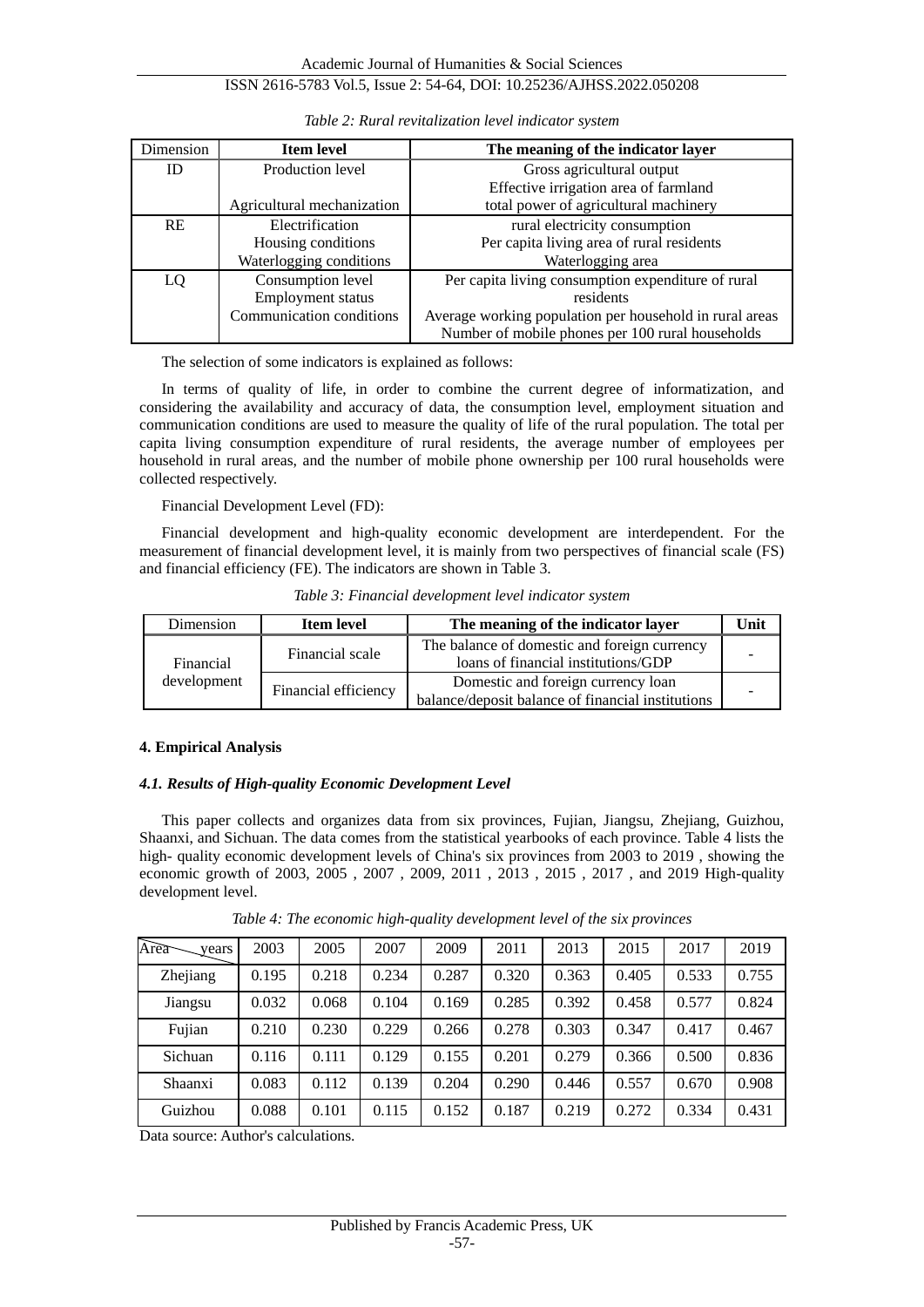#### *4.2. Descriptive statistics*

| Variable  | N   | Mean   | Sd     | Min   | Max   |
|-----------|-----|--------|--------|-------|-------|
| HD        | 102 | 0.3047 | 0.1927 | 0.032 | 0.908 |
| ID        | 102 | 0.3639 | 0.2991 | 0     |       |
| <b>RE</b> | 102 | 0.4213 | 0.2709 | 0.007 | 0.936 |
| LQ        | 102 | 0.4591 | 0.1323 | 0.18  | 0.729 |
| FS        | 102 | 1.2566 | 0.3324 | 0.813 | 2.106 |
| FE        | 102 | 0.7721 | 0.1061 | 0.561 | 1.056 |

*Table 5: Shows the descriptive statistics of the variables.*

Among them, the average value of the economic high-quality development index is 0.3047, the minimum value is 0.032, and the maximum value is 0.908. Huge difference. In the results of financial development indicators, the mean value of financial scale is 1.257, the minimum value is 0.813, the maximum value is 2.106, the mean value of financial efficiency is 0.7721, the minimum value is 0.561, and the maximum value is 1.056. The level of financial development is uneven. In addition, from the perspective of the variables of rural industrial development, rural environment, and quality of life, there is also a large gap.

In order to better explain the analysis of the influencing factors of the differences in the level of high-quality economic development in different regions, two regions with relatively significant differences in geographical distribution and economic structure in China, the eastern and western regions, were selected for modeling analysis.

#### *4.3. Empirical Research In The Eastern Region*

## *4.3.1. Unit Root Test*

The LLC test method, Fisher-ADF test method and Fisher-PP test method were used to test the unit root of each variable by selecting the intercept item and trend item through Eviews10.0 software. The results are as follows:

| Variable  | Differential order Inspection form |      |                  | <b>LLC</b> | ADF - Fisher | PP - Fisher |
|-----------|------------------------------------|------|------------------|------------|--------------|-------------|
| HD        | without                            | C, T | Statistic        | 5.9971     | 0.0200       | 0.0888      |
|           |                                    |      | Prob.            | 1          | 1            | 1           |
| ID        | without                            | C, T | Statistic        | 0.2230     | 3.1446       | 1.8248      |
|           |                                    |      | Prob.            | 0.5882     | 0.7905       | 0.9351      |
| RE        | without                            | C, T | Statistic        | $-0.7927$  | 5.2528       | 5.2331      |
|           |                                    |      | Prob.            | 0.214      | 0.5118       | 0.5143      |
| LQ        | without                            | C, T | <b>Statistic</b> | $-2.3498$  | 8.1787       | 7.9264      |
|           |                                    |      | Prob.            | 0.0094     | 0.2253       | 0.2435      |
| <b>FS</b> | without                            | C, T | <b>Statistic</b> | $-1.8823$  | 5.1131       | 2.3606      |
|           |                                    |      | Prob.            | 0.0299     | 0.5294       | 0.8837      |
| FE        | without                            | C, T | Statistic        | 1.5823     | 4.4644       | 4.5373      |
|           |                                    |      | Prob.            | 0.9432     | 0.6141       | 0.6044      |

*Table 6: Unit root test results for original log series*

Note: C means with intercept term, T means with trend term.

Combining the significance of the three statistics, it can be seen that the level of high-quality economic development, the level of rural industrial development, the level of rural living environment, the level of rural living quality, financial scale and financial efficiency have not passed the unit root test and are all non-stationary sequences. Then, the unit root test results after the first-order difference of the variables are as follows: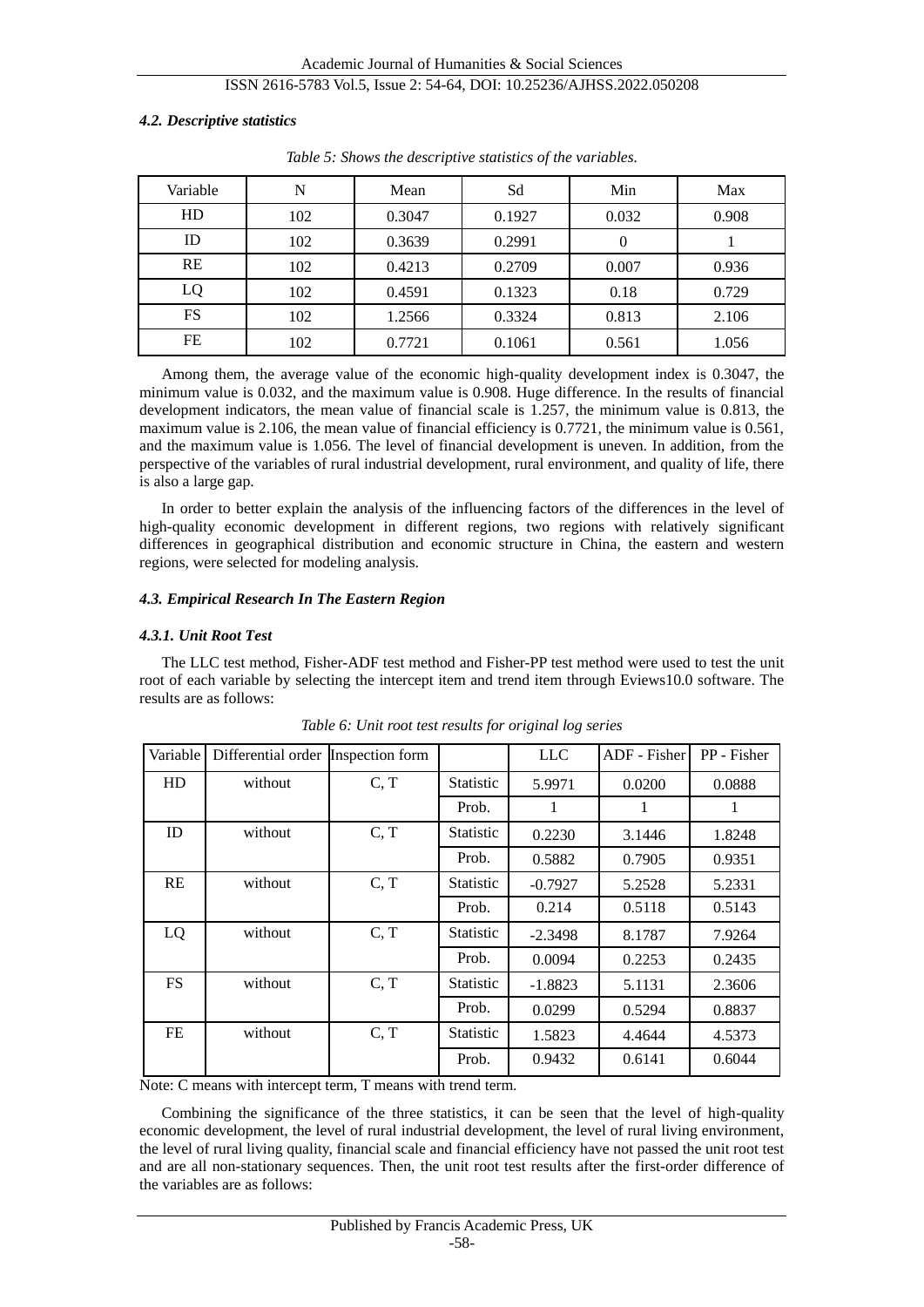Academic Journal of Humanities & Social Sciences ISSN 2616-5783 Vol.5, Issue 2: 54-64, DOI: 10.25236/AJHSS.2022.050208

| Variable  | Differential<br>order | Inspection<br>form |                  | <b>LLC</b>     | ADF - Fisher | PP - Fisher  |
|-----------|-----------------------|--------------------|------------------|----------------|--------------|--------------|
| HD        | level one             | C, T               | <b>Statistic</b> | $-0.4071$      | 15.3856      | 23.0669      |
|           |                       |                    | Prob.            | 0.342          | 0.0175       | 0.0008       |
| ID        | level one             | C, T               | <b>Statistic</b> | $-4.6678$      | 19.6147      | 28.8036      |
|           |                       |                    | Prob.            | $\overline{0}$ | 0.0032       | 0.0001       |
| RE        | level one             | C, T               | <b>Statistic</b> | $-3.8832$      | 18.3511      | 34.3662      |
|           |                       |                    | Prob.            | 0.0001         | 0.0054       | $\Omega$     |
| LQ        | level one             | C, T               | <b>Statistic</b> | $-5.1357$      | 28.5611      | 38.6249      |
|           |                       |                    | Prob.            | $\Omega$       | 0.0001       | $\theta$     |
| <b>FS</b> | level one             | C, T               | <b>Statistic</b> | $-4.2268$      | 20.2266      | 38.062       |
|           |                       |                    | Prob.            | $\theta$       | 0.0025       | $\mathbf{0}$ |
| FE        | level one             | C, T               | <b>Statistic</b> | $-5.8918$      | 22.2199      | 22.4161      |
|           |                       |                    | Prob.            | $\theta$       | 0.0011       | 0.001        |

*Table 7: Unit root test results for first-difference logarithmic series*

Note: C means with intercept term, T means with trend term.

The variables after the first-order difference have passed the unit root test, and it can be seen that the indicators are stable after the first-order difference.

#### *4.3.2. Cointegration Test*

The Pedroni (1999) test was used. The test has a total of 7 statistics. The test results are as follows:

|                     | <b>Statistic</b> | Prob.        |
|---------------------|------------------|--------------|
| Panel v-Statistic   | $-0.5528$        | 0.7098       |
| Panel rho-Statistic | 1.1745           | 0.8799       |
| Panel PP-Statistic  | $-2.8416$        | $0.0022***$  |
| Panel ADF-Statistic | $-2.2134$        | $0.0134**$   |
| Group rho-Statistic | 1.7919           | 0.9634       |
| Group PP-Statistic  | $-6.4333$        | $0.0000$ *** |
| Group ADF-Statistic | $-2.5320$        | $0.0057***$  |

*Table 8: Pedroni cointegration test results for panel data*

\* means 10% significance level, \*\* means 5% significance level, \*\*\* means 1% significance level.

According to the results of Pedroni cointegration test, the within-group statistics Panel v-Statistic, Panel rho-Statistic and between-group statistics Group rho-Statistic did not pass the significance test. The remaining 4 statistics passed the significance test. Considering the actual sample data type and most statistical results, the test rejects the null hypothesis of "no cointegration relationship". Therefore, for some individuals, there is a cointegration relationship among the variables HD, ID, RE, LQ, FS, and FE. It can be seen that there is a cointegration relationship between the explained variable and each explanatory variable, that is, there is a long-term stable relationship.

#### *4.3.3. Results*

According to the f test, F  $(2,43)=18.631$ , p=0.000. It can be seen that the data reject the null hypothesis, and then the fixed-effects FE model is selected through the Hausman test.

The goodness of fit R2 of the model is 0.9013, which shows that the fitting degree of the model is good. The f-value of the model was 56.0925 and the p-value was 0.0000, indicating that the panel regression was overall significant.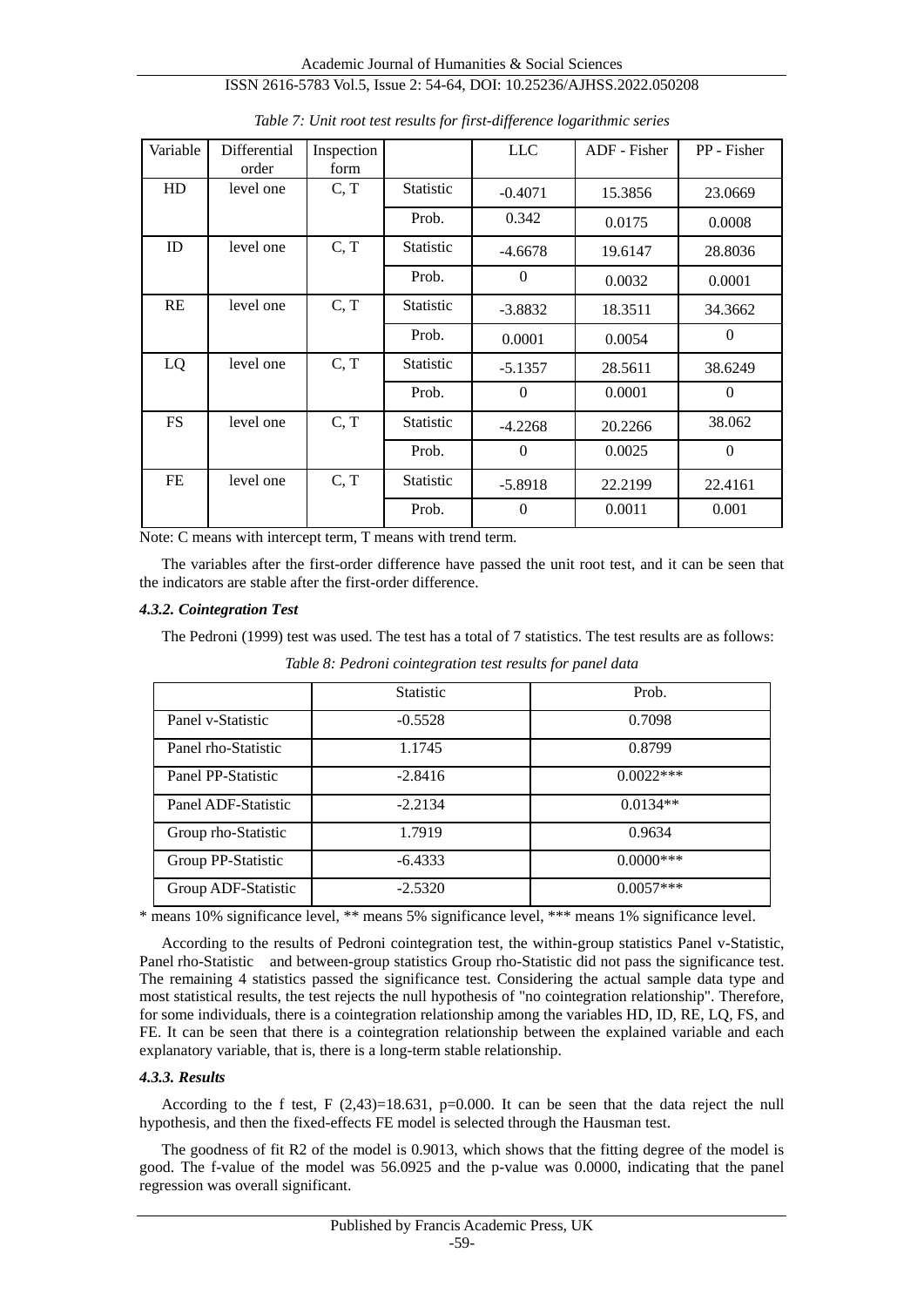Academic Journal of Humanities & Social Sciences

# ISSN 2616-5783 Vol.5, Issue 2: 54-64, DOI: 10.25236/AJHSS.2022.050208

| <b>Explanatory variables</b> | (1)          |
|------------------------------|--------------|
| C                            | $0.1586*$    |
|                              | (1.9257)     |
| ID                           | $-0.3588$    |
|                              | $(-1.4488)$  |
| <b>RE</b>                    | 1.4756***    |
|                              | (5.9590)     |
| LQ                           | 0.3939***    |
|                              | (2.9744)     |
| <b>FS</b>                    | 0.0820       |
|                              | (0.9350)     |
| FE                           | $-0.5854***$ |
|                              | $(-4.7462)$  |

*Table 9: Model (1) panel data regression results*

Dependent variable: HD  $*$  p<0.05  $**$  p<0.01, the t value in parentheses.

From the results of (1) model, it can be seen that the level of rural industrial development (ID) does not have a significant impact on high-quality economic development (HD). To explore the reasons, it may be that the main body of high-quality economic development in the eastern region is not in rural industries, so the development level of rural industries will not affect the economic development of the region; the level of rural living environment (RE) will have a significant impact on high-quality economic development (HD). positive relationship. To explore the reasons, it may be due to the rapid development of the rural economy in the eastern region, but the construction of the living environment still needs to be improved, and the residents have higher requirements for the construction of the rural environment. factor; rural quality of life (LQ) will have a significant positive relationship with high-quality economic development (HD); it can be seen that the improvement of rural life quality in eastern China is conducive to the high-quality economic development of the region; the financial scale indicator (FS) has no significant impact on economic high-quality development (HD). To explore the reason, it may be that the financial scale in the east has reached a certain size, and the improvement of financial scale is not an influencing factor to promote high-quality economic development; the financial efficiency index (FE) has a significant impact on high-quality economic development (HD). negative relationship. The results show that the improvement of financial efficiency in the eastern region may not improve the level of high-quality economic development.

# *4.4. Empirical Analysis of Western Regions*

#### *4.4.1. Unit Root Test*

| Variable  | Differential<br>order | Inspection<br>form |                  | <b>LLC</b> | ADF - Fisher | PP - Fisher |
|-----------|-----------------------|--------------------|------------------|------------|--------------|-------------|
| HD        | without               | C, T               | Statistic        | 2.5350     | 0.0628       | 0.0175      |
|           |                       |                    | Prob.            | 0.9944     | 1            | 1           |
| ID        | without               | C,0                | <b>Statistic</b> | 1.7588     | 0.2832       | 0.2569      |
|           |                       |                    | Prob.            | 0.9607     | 0.9996       | 0.9997      |
| RE        | without               | C, T               | Statistic        | 0.9710     | 2.4334       | 2.3096      |
|           |                       |                    | Prob.            | 0.8342     | 0.8758       | 0.8891      |
| LQ        | without               | C, T               | <b>Statistic</b> | $-1.9276$  | 6.6034       | 6.2625      |
|           |                       |                    | Prob.            | 0.027      | 0.3591       | 0.3944      |
| <b>FS</b> | without               | C,0                | Statistic        | 1.7123     | 1.8457       | 2.5615      |
|           |                       |                    | Prob.            | 0.9566     | 0.9333       | 0.8615      |
| FE        | without               | C, T               | <b>Statistic</b> | $-0.2982$  | 5.3524       | 22.4519     |
|           |                       |                    | Prob.            | 0.3828     | 0.4995       | 0.001       |

*Table 10: Unit root test results of the original series*

C means with intercept term, T means with trend term.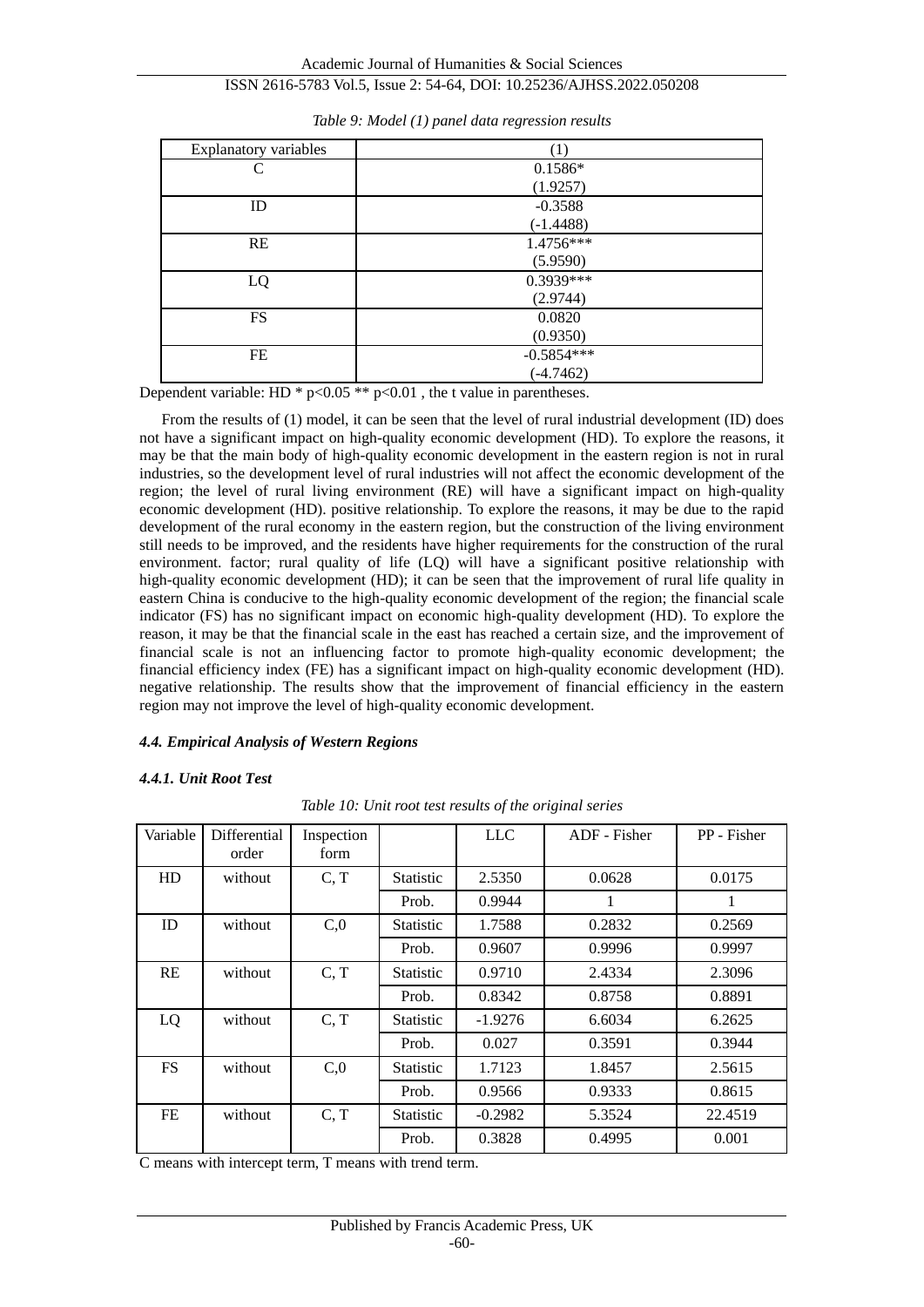The unit root test was first performed on the panel data of the model in the western region, and the results are shown in Table 10 . From the unit root test results of the original sequence, it can be seen that the level of high-quality economic development, the level of rural industrial development, the level of rural living environment, the level of rural living quality, financial scale and financial efficiency have not passed the significance test, and they are all non-stationary sequences. Then, the unit root test results after the first-order difference of the variables are as follows :

| Variable  | Differential<br>order | Inspection<br>form |                  | <b>LLC</b>   | ADF - Fisher | PP - Fisher |
|-----------|-----------------------|--------------------|------------------|--------------|--------------|-------------|
| HD        | level one             | C, T               | <b>Statistic</b> | $-2.0485$    | 13.4270      | 16.8339     |
|           |                       |                    | Prob.            | 0.0203       | 0.0367       | 0.0099      |
| <b>ID</b> | level one             | C,0                | <b>Statistic</b> | $-3.9440$    | 21.852       | 31.7527     |
|           |                       |                    | Prob.            | $\mathbf{0}$ | 0.0013       | $\theta$    |
| <b>RE</b> | level one             | C, T               | <b>Statistic</b> | $-3.6705$    | 15.815       | 20.1287     |
|           |                       |                    | Prob.            | 0.0001       | 0.0148       | 0.0026      |
| LQ        | level one             | C, T               | <b>Statistic</b> | $-6.7060$    | 23.7527      | 35.2893     |
|           |                       |                    | Prob.            | $\mathbf{0}$ | 0.0006       | $\Omega$    |
| FS.       | level one             | C <sub>0</sub>     | <b>Statistic</b> | $-4.0549$    | 15.9649      | 18.0305     |
|           |                       |                    | Prob.            | $\Omega$     | 0.0139       | 0.0062      |
| FE        | level one             | C, T               | <b>Statistic</b> | $-4.7159$    | 15.6359      | 16.7165     |
|           |                       |                    | Prob.            | $\Omega$     | 0.0158       | 0.0104      |

*Table 11: Unit root test results of first-order difference original series*

Note: C means with intercept term, T means with trend term.

After the first-order difference, the variables all passed the unit root test, and it can be seen that the indicators are stable after the first-order difference.

# *4.4.2. Cointegration test*

This paper adopts Pedroni (1999) test. The test has a total of 7 statistics. The test results obtained are as follows:

|                     | <b>Statistic</b> | Prob.       |
|---------------------|------------------|-------------|
| Panel v-Statistic   | $-0.9356$        | 0.8253      |
| Panel rho-Statistic | 2.3121           | 0.9896      |
| Panel PP-Statistic  | $-3.6490$        | $0.0001***$ |
| Panel ADF-Statistic | $-1.4854$        | $0.0687*$   |
| Group rho-Statistic | 2.9496           | 0.9984      |
| Group PP-Statistic  | $-4.1407$        | $0.0000***$ |
| Group ADF-Statistic | $-1.6762$        | $0.0468**$  |

*Table 12: Pedroni cointegration test results for panel data*

\* Means 10% significance level, \*\* means 5% significance level, \*\*\* means 1% significance level.

The results of Pedroni cointegration test showed that Panel v-Statistic, Panel rho-Statistic and Group rho-Statistic did not pass the significance test. The remaining 4 statistics passed the significance test. Considering the actual sample data type and most statistical results, the test rejects the null hypothesis of "no cointegration relationship". For some individuals, there is a cointegration relationship among the variables HD, ID, RE, LQ, FS, and FE, and it is a long-term stable relationship.

#### *4.4.3. Results*

According to the f test, F  $(2,42)=4.004$ , p=0.026. It can be seen that the data rejects the null hypothesis, and then conducts the Hausman test, and finally selects the fixed-effects FE model.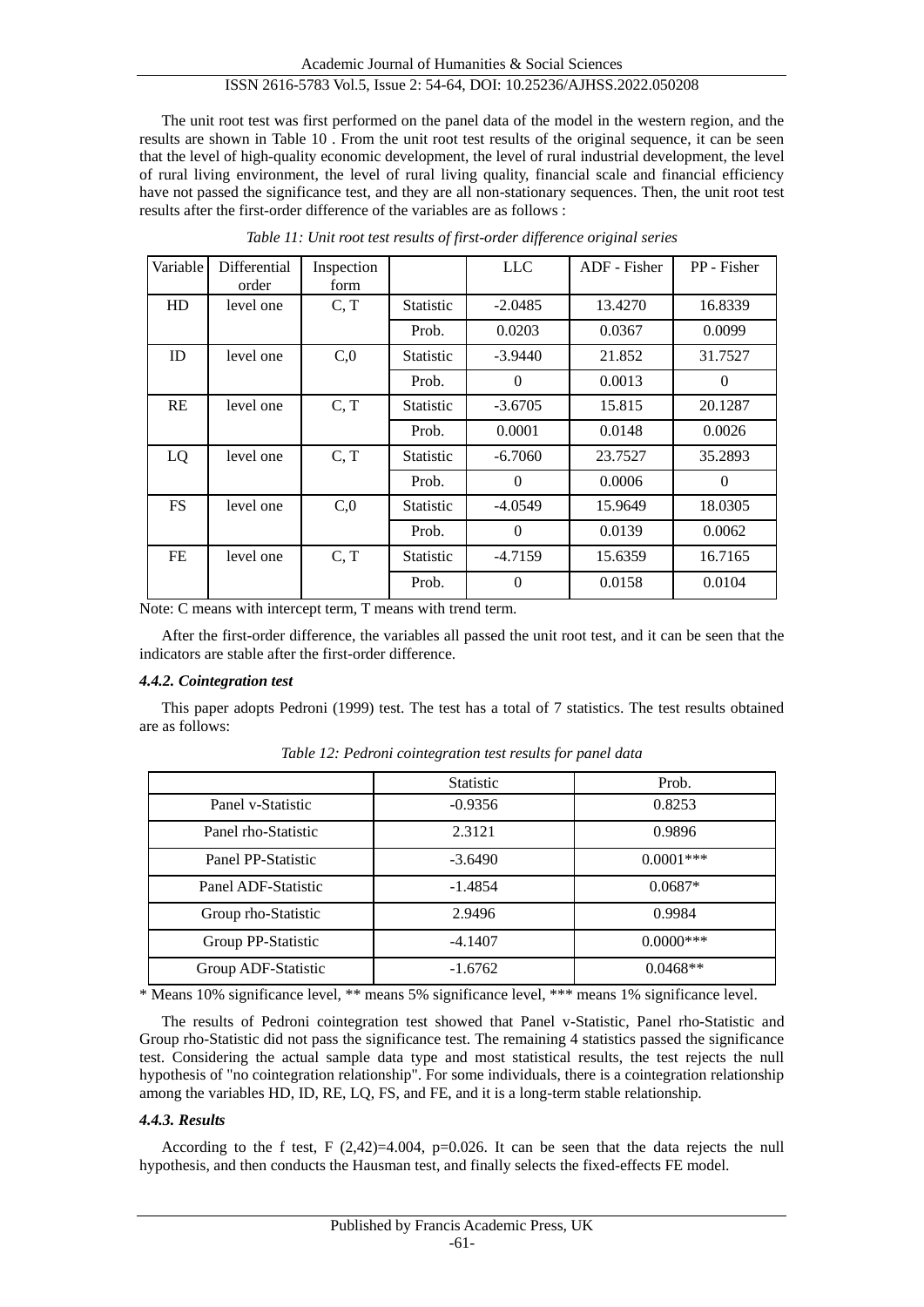Academic Journal of Humanities & Social Sciences ISSN 2616-5783 Vol.5, Issue 2: 54-64, DOI: 10.25236/AJHSS.2022.050208

| Explanatory variables | (2)            |  |  |
|-----------------------|----------------|--|--|
| $\mathcal{C}$         | $-0.884484***$ |  |  |
|                       | $(-7.467303)$  |  |  |
| ID                    | 0.681519***    |  |  |
|                       | (3.3131)       |  |  |
| RE                    | 0.0050         |  |  |
|                       | (0.0326)       |  |  |
| LQ                    | $0.643716***$  |  |  |
|                       | (3.3228)       |  |  |
| <b>FS</b>             | $-0.242094*$   |  |  |
|                       | $(-1.744596)$  |  |  |
| FE                    | 1.275927***    |  |  |
|                       | (5.7966)       |  |  |

*Table 13: Model (2) panel data regression results*

Dependent variable: HD

\* Means 10% significance level, \*\* means 5% significance level, \*\*\* means 1% significance level.

The goodness of fit R 2 of the model is 0.8841, which shows that the model has a good fit. The f-value of the model was 46.8598 and the p-value was 0.0000, indicating that the panel regression was overall significant.

From the results of (2) model, it can be seen that the level of rural industrial development (ID) will have a significant positive relationship with high-quality economic development (HD); the model shows that in western China, improving the level of rural industrial development is conducive to high-quality economic development developing.

Rural living environment level (RE) may not have a significant impact on high-quality economic development (HD). To explore the reason, it may be that the western region lacks certain economic strength, and the government's long-term investment is limited and the sustainability is relatively poor. Therefore, the improvement of the rural living environment may not affect the overall high-quality economic development level; rural life The quality level (LQ) will have a significant positive relationship with the high-quality economic development (HD); the financial scale indicator (FS) will have a significant negative relationship with the high-quality economic development (HD). To explore the reason, it may be that the regional conditions in the western region are not suitable for the development of a large financial scale, and the current growth of financial scale is not conducive to the high-quality economic development; the financial efficiency index (FE) has a significant impact on the high-quality economic development (HD). positive relationship. It can be seen that the improvement of financial efficiency in western China is conducive to the high-quality economic development of the region.

#### **5. Conclusions**

#### *5.1. Research Conclusions*

1) There are significant differences in the impact of financial development on the high-quality economic development of different regions.

The scale of finance does not affect the high-quality development of the eastern economy, and the improvement of financial efficiency has a negative effect on the high-quality development of the eastern economy. Compared with other regions, the level of financial development in eastern China is relatively better. At this time, the improvement of financial efficiency factors may deviate from the actual situation of the real economy and have a negative impact on the high-quality economic development of the region.

The growth of financial scale in the west has a negative effect on the high-quality economic development, and the improvement of financial efficiency can promote high-quality economic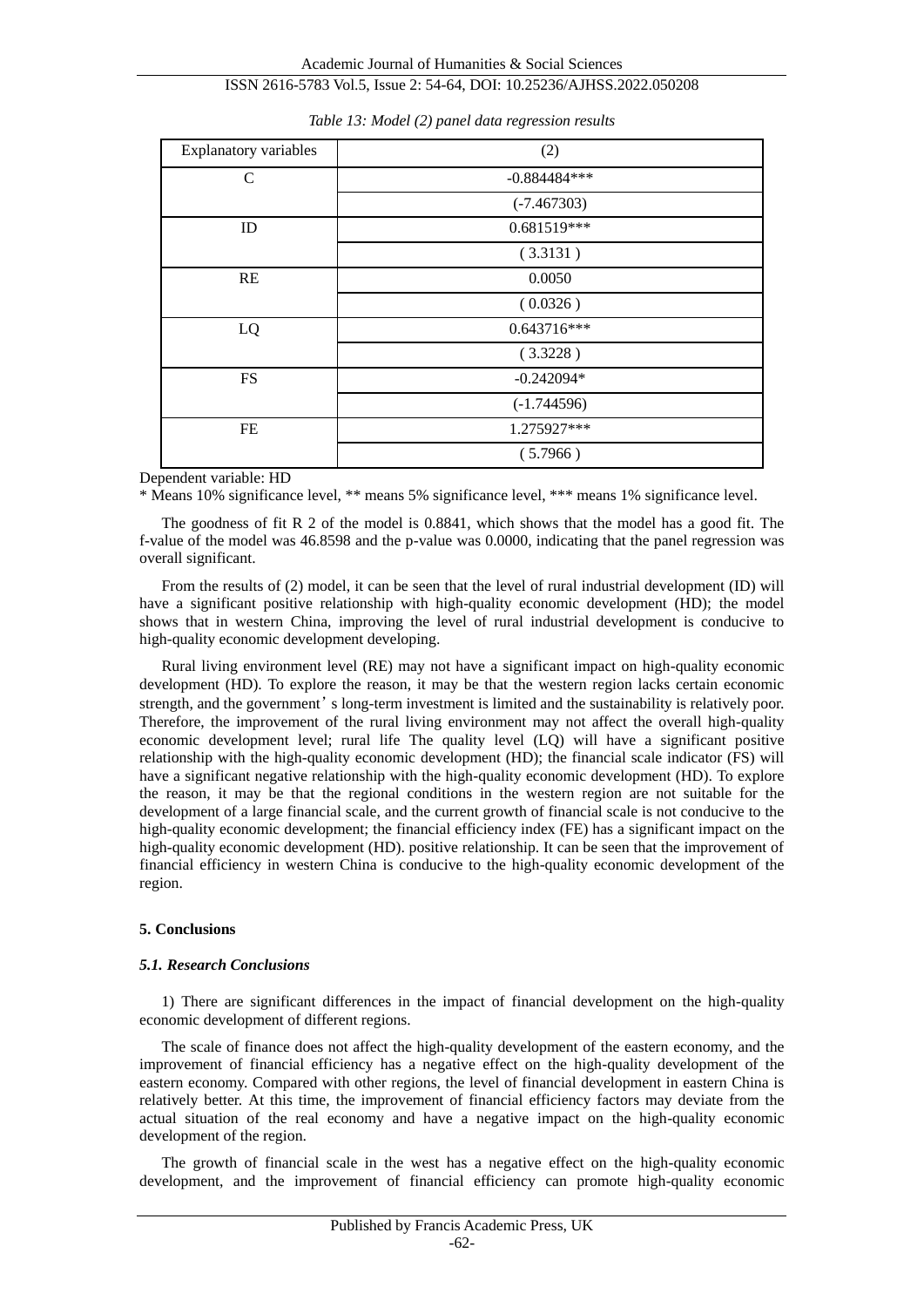development. Perhaps because the regional conditions in the west are not suitable for the development of a large financial scale, the current growth of financial scale is not conducive to high-quality economic development. The improvement of financial efficiency is conducive to the allocation of financial resources and promotes financial development, which in turn has a positive impact on the high-quality economic development of the region.

2) There are differences in the impact of the development level of rural industries on the high-quality economic development of different regions.

The high-quality economic development of the eastern region does not affect the development level of rural industries. Compared with the whole country, the economic development level of the eastern region is higher. The main body of development is the secondary and tertiary industries, while the development of rural industries is mainly concentrated in the primary industry. The development situation does not affect the high-quality economic development.

The development level of rural industries in the western region has a positive impact on the high-quality economic development. The rural population in the west is large, and the number of agricultural production and management personnel is larger than that of the whole country. When the factors that promote the development of rural industries such as the degree of rural mechanization are improved, more rural labor force will flow into other industries, which will play a positive role in the high-quality economic development of the western region. effect.

3) The improvement of the rural living environment in the east has played a role in promoting high-quality economic development.

Compared with the western region, the economic development of the eastern region is relatively good. In the process of high-quality development, the requirements for rural environment construction are higher, which is an important feature of high-quality economic development. Therefore, improving the rural living environment in the eastern region is conducive to the high-quality economic development of the region. In the western region, due to the lack of certain economic strength, the government's long-term investment is limited, and the sustainability is relatively poor. Therefore, the improvement of the rural living environment does not play a significant role in the high-quality economic development.

4) The improvement of the quality of life in rural areas can promote the high-quality economic development of the eastern and western regions.

As far as the eastern and western regions are concerned, the quality of life in rural areas affects the level of high-quality economic development from the level of consumption, employment and communication, and plays a significant role in promoting it. To explore the reasons for this, the development of a high-quality economy can provide rural residents with a higher quality of life, and the high-quality living needs of rural residents can force a high-quality production supply in the economy. While meeting the needs of rural residents for a better life, it can continuously promote high-quality economic development.

#### *5.2. Countermeasures and suggestions*

1) Be alert to the financial development in the east that is divorced from the real economy and over-financialized, and pay attention to the differentiated financial development policies in the west.

The government needs to be vigilant about the allocation of financial resources in the east, correctly guide the flow of financial resources to key industries with high-quality economic development, and optimize and upgrade the financial services of the industry, which is conducive to high-quality economic development. For the western region, the government should pay full attention to the role of financial development in promoting the optimal allocation of resources in the western region, formulate regionally differentiated financial development policies, vigorously develop financial construction in the western region, and promote the effective coordination of financial development and fiscal policy.

2) Actively promote the development of rural industries in the western region, improve productivity, and realize the transfer of surplus rural labor force.

In the context of high-quality economic development and rural revitalization, in the western region, the government needs to continue to pay attention to the further improvement of rural industrial productivity, and pay attention to the process of transforming traditional agriculture into modern agriculture. The application and introduction of innovative machinery and equipment will further